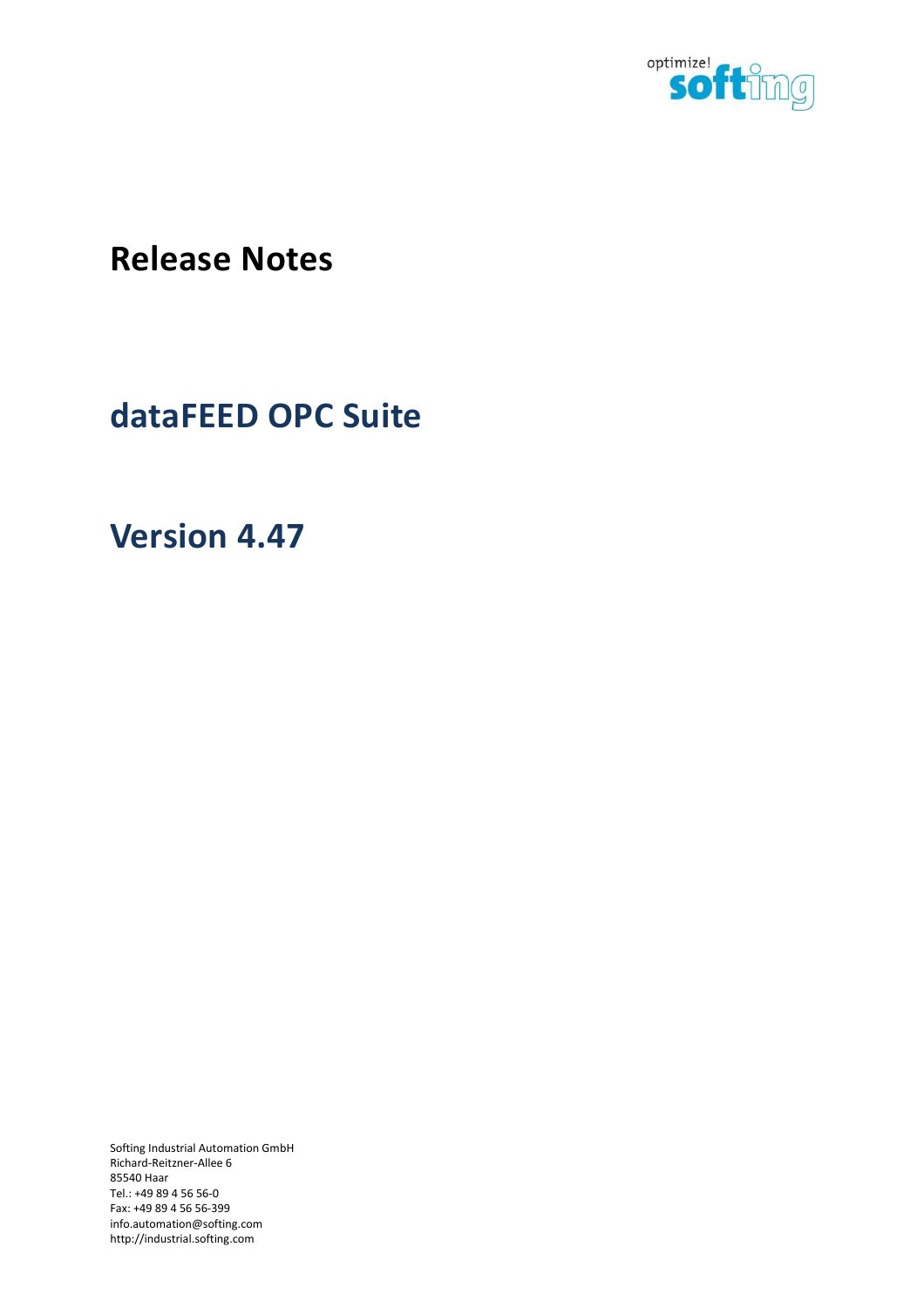

## **1 Product and components**

| <b>Product/Component</b> | File name                   | <b>Version</b> |
|--------------------------|-----------------------------|----------------|
| dataFEED OPC Suite       | dataFEEDOPCSuite V 4 47.exe | 4.47           |

## **2 New or enhanced features**

- □ Variable Trigger for Add-Ons Possibility to use variable & flexible trigger for the Add-ons like data destination database.
- **D** MQTT Time Zone possibility to select a time zone for MQTT connections.

## **3 Bug fixes**

- **ID 2402** Configurator problems on Full HD Ultra Wide screens
- **ID 2989** German character improperly displayed when importing .sdfi file
- **ID 2990** Import sdfi File missing data blocks after import
- **ID 2991** Global Save shortcut doesn't work while Tunnel/OPC Server main widget is active
- **ID 2999** Start runtime takes a long time if configuration includes unreachable plc connections
- **ID 3000** Runtime crashed when starting a configuration with unreachable plc connections
- **ID 3050** Wrong look and feel of Configurator running on Windows 10 with factor scale > 100%
- **ID 3290** Very fast unsubscribe/subscribe operations will freeze the data changes
- **ID 3312** Time zone settings are not applied correctly for REST Client connections
- **ID 3330** Private key fields appear when configuring a MongoDB connection
- **ID 3347** UA Client Connection "Lost Notification" is not sent to monitored items
- **ID 3436** Advanced exchange action can`t be switch back to "simple" exchange action
- **ID 3440** Text is cut in Export MQTT Topics wizard
- **ID 3631** Exchange: The bottom scroll bar for LocalNamespace box doesn't appear
- **ID 3648** Crash when stopping the application
- **ID 3649** S7-02 connection doesn't export all data-types correctly
- **ID 3693** Runtime crashed with advanced exchange actions
- **ID 3711** Connect and refresh on S7-02 filtered connections doesn't retrieve address-space
- **ID 3738** S7-2 protocol memory leak